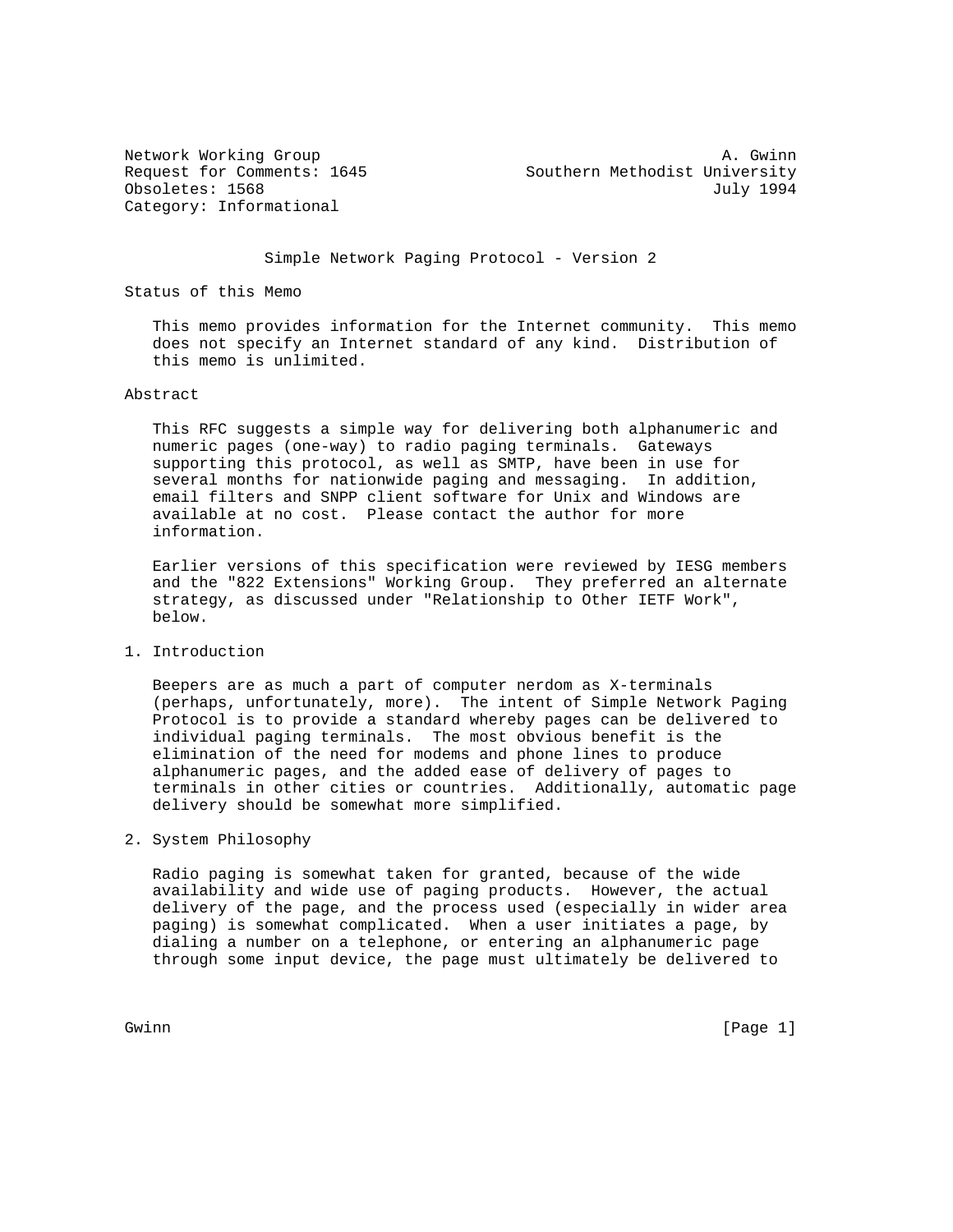some paging terminal, somewhere. In most cases, this delivery is made using TAP (Telocator Alphanumeric input Protocol, also known as IXO). This protocol can be a somewhat convoluted, and complicated protocol using older style ASCII control characters and a non standard checksumming routine to assist in validating the data.

 Even though TAP is widely used throughout the industry, there are plans on the table to move to a more flexible "standard" protocol referred to as TME (Telocator Message Entry Protocol). The level two enhancements to SNPP (as described below) are intended for use with this forthcoming standard.

 However, acknowledging the complexity and flexibility of the current protocols (or the lack thereof), the final user function is quite simple: to deliver a page from point-of-origin to someone's beeper. That is the simple, real-time function that the base protocol attempts to address. Validation of the paging information is left completely up to the paging terminal, making an SNPP gateway a direct "shim" between a paging terminal and the Internet.

3. Why not just use Email and SMTP?

 Email, while quite reliable, is not always timely. A good example of this is deferred messaging when a gateway is down. Suppose Mary Ghoti (fish@hugecompany.org) sends a message to Zaphod Beeblebrox's beeper (5551212@pager.pagingcompany.com). Hugecompany's gateway to the Internet is down causing Mary's message to be deferred. Mary, however, is not notified of this delay because her message has not actually failed to reach its destination. Three hours later, the link is restored, and (as soon as sendmail wakes up) the message is sent. Obviously, if Mary's page concerned a meeting that was supposed to happen 2 hours ago, there will be some minor administrative details to work out between Mary and Zaphod!

 On the other hand, if Mary had used her SNPP client (or simply telnetted to the SNPP gateway), she would have immediately discovered the network problem. She would have decided to invoke plan "B" and call Zaphod's pager on the telephone, ringing him that way.

 The obvious difference here is not page delivery, but the immediate notification of a problem that affects your message. Standard email and SMTP, while quite reliable in most cases, cannot be positively guaranteed between all nodes at all times, making it less desirable for emergency or urgent paging. This inability to guarantee delivery could, whether rightly or wrongly, place the service provider in an uncomfortable position with a client who has just received his or her emergency page, six hours too late.

Gwinn [Page 2]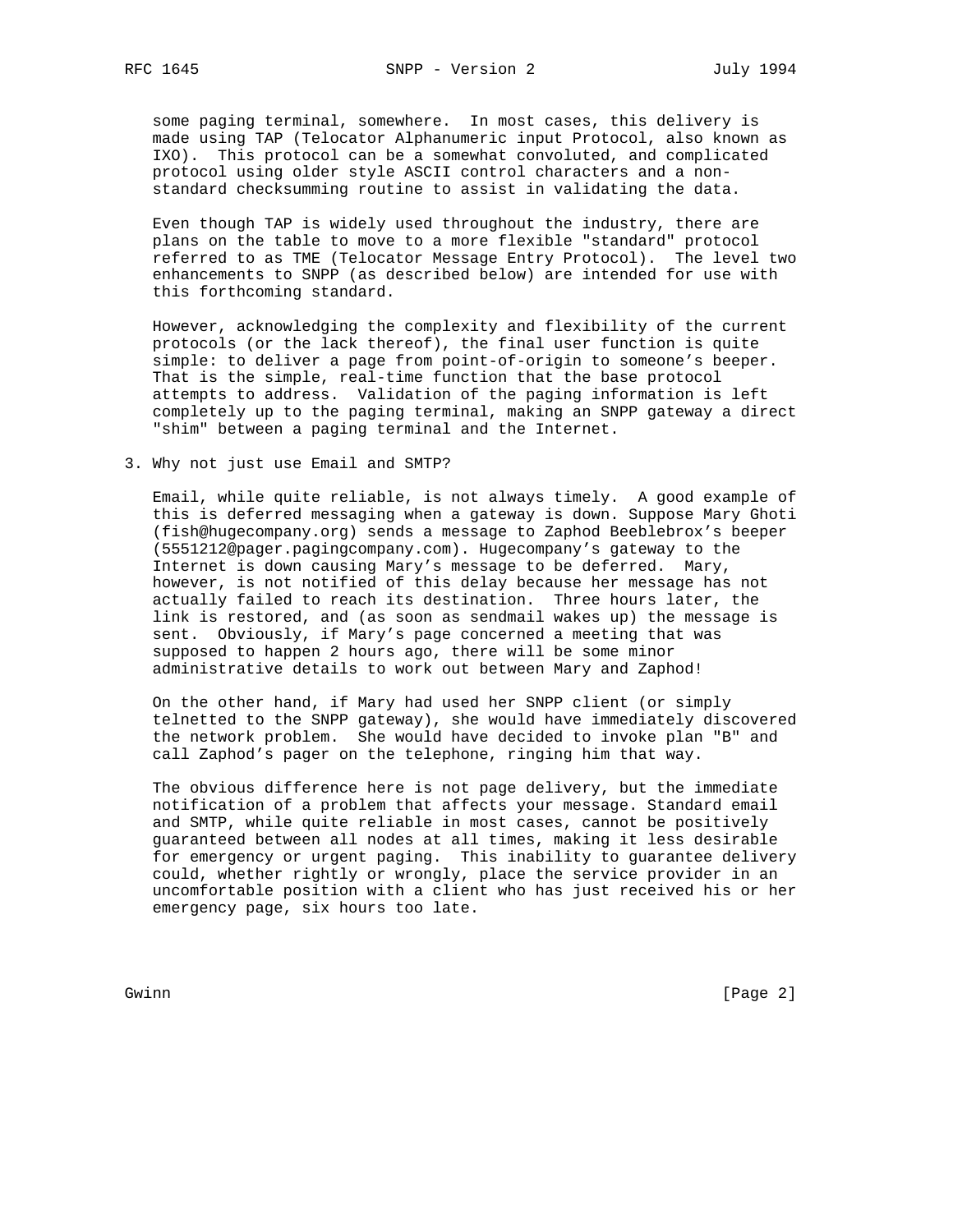Another advantage of using a separate protocol for paging delivery is that it gives the sender absolute flexibility over what is sent to the pager. For instance, in the paging arena, where messages are sent to alphanumeric pagers, it is less desirable to send the recipient general header lines from a standard SMTP message. Much of the information is useless, possibly redundant, and a waste of precious RF bandwidth.

 Therefore, when implementing an SMTP gateway, the service provider should elect to parse out needed information (such as the sender, and possibly subject) such to maximize the utility of the transmission. Parsing generally means less control over content and format by the message originator. SNPP provides a clean, effective way to send a message, as written, to the recipient's pager.

 The other consideration is the relative simplicity of the SNPP protocol for manual telnet sessions versus someone trying to manually hack a mail message into a gateway.

4. The SNPP Protocol

 The SNPP protocol is a sequence of commands and replies, and is based on the philosophy of many other Internet protocols currently in use. SNPP has several input commands (the first 4 characters of each are significant) that solicit various server responses falling into four categories:

 2xx - Successful, continue 3xx - Begin DATA input (see "DATA" command) 4xx - Failed with connection terminated 5xx - Failed, but continue session

 The first character of every server response code is a digit indicating the category of response. The text portion of the response following the code may be altered to suit individual applications.

 The session interaction is actually quite simple (hence the name). The client initiates the connection with the listening server. Upon opening the connection, the server issues a "220" level message (indicating the willingness of the server to accept SNPP commands). The client passes pager ID information, and a message, then issues a "SEND" command. The server then feeds the information to the paging terminal, gathers a response, and reports the success or failure to the client.

Gwinn [Page 3]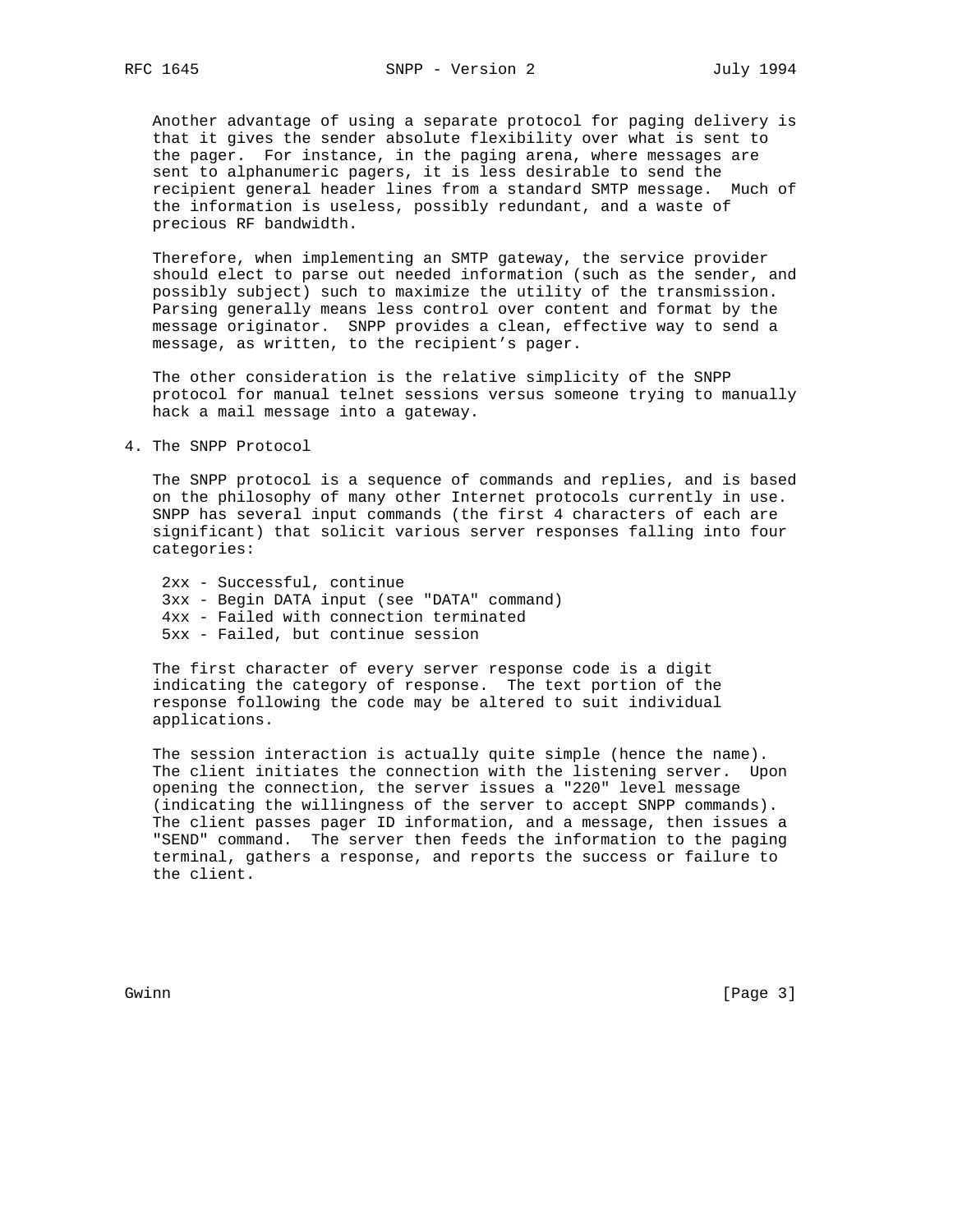RFC 1645 SNPP - Version 2 July 1994

# 4.1 Examples of SNPP Transactions

 The following illustrate examples of client-server communication using SNPP.

4.1.1 A Typical Level One Connection

| Client                     |      | Server                      |
|----------------------------|------|-----------------------------|
| Open Connection            | $--$ |                             |
|                            |      | <-- 220 SNPP Gateway Ready  |
| PAGE 5551212               | $--$ |                             |
|                            |      | <-- 250 Pager ID Accepted   |
| MESS Your network is hosed | $--$ |                             |
|                            |      | $\leftarrow$ 250 Message OK |
| SEND                       | $--$ |                             |
|                            |      | <-- 250 Message Sent OK     |
| OUIT                       | $--$ |                             |
|                            |      | <-- 221 OK, Goodbye         |
|                            |      |                             |

4.1.2 A Typical Level Two, Multiple Transaction

 The following example illustrates a single message sent to two pagers. Using this level protocol, pager-specific options may be selected for each receiver by specifying the option prior to issuing the "PAGEr" command. In this example, an alternate coverage area is selected for the first pager, while delayed messaging is specified for the second.

| Client                     | Server                                    |
|----------------------------|-------------------------------------------|
| Open Connection            | $--$                                      |
|                            | <-- 220 SNPP Server Ready                 |
| COVE <sub>2</sub>          | $--$                                      |
|                            | <-- 250 Alternate Area Selected           |
| PAGE 5551212 FOOBAR        | $--$                                      |
|                            | 250 Pager ID Accepted<br>$\leftarrow$ $-$ |
| HOLD 9401152300 -0600      | $--$                                      |
|                            | <-- 250 Delayed Message OK                |
| PAGE 5552323 XYZZY         | $--$                                      |
|                            | <-- 250 Pager ID Accepted                 |
| SUBJ Seattle Meeting       | $--$                                      |
|                            | <-- 250 Message Subject OK                |
| DATA                       | $--$                                      |
|                            | <-- 354 Begin Input, End With '.'         |
| Please meet me tomorrow at | $--$                                      |
| the Seattle office         | $--$                                      |
|                            | <-- 250 DATA Accepted                     |

Gwinn [Page 4]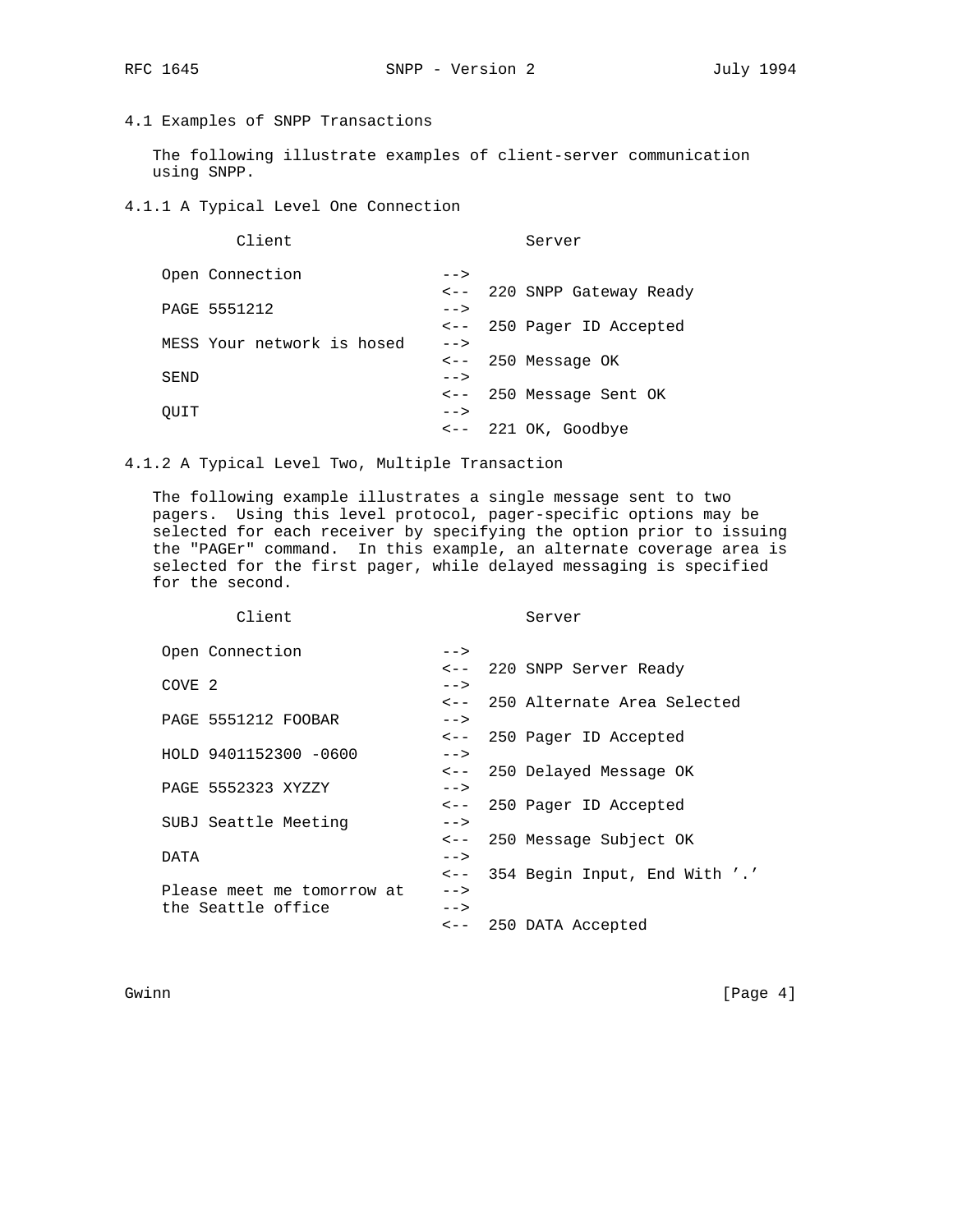SEND  $--->$  <-- 250 Message Sent OK QUIT --> <-- 221 OK, Goodbye

4.2 Level 1 Commands

 Level one commands are designed as a minimum implementation of the protocol. This collection of commands may be used with either TAP/IXO or TME for message delivery to the paging terminal.

4.2.1 PAGEr <Pager ID>

 The PAGEr command submits a pager ID (PID) number, for inclusion in the next messaging transaction. The PID used must reside in, and be validated by the paging terminal. Limited validation may optionally be done on the server (such as all numeric, and ID length), or validation can be left up to the terminal at the time the page is sent.

 When implementing SNPP, the user may elect to support multiple recipients per message sent. However, be wary that validation prior-to-sending is not possible with TAP/IXO (and is not an official option of the current TME specification). What this means is that in order to validate a PID, one must generate a message to the pager. The terminal responds favorably or negatively. When reporting failure of a single PID in a sequence, delineating and reporting the failure in a "standard format" may prove to be a challenge.

 Possible responses from the SNPP server, with suggested text, in response to a PAGEr command are:

 250 Pager ID Accepted 421 Too Many Errors, Goodbye (terminate connection) 421 Gateway Service Unavailable (terminate connection) 550 Error, Invalid Pager ID 554 Error, failed (technical reason)

 The level 2 enhancements affect the PAGEr command. Please refer to the appropriate section for details.

4.2.2 MESSage <Alpha or Numeric Message>

 The MESSage command specifies a single-line message, into the gateway. Limited validation of the message may be done on the SNPP server (such as length), but type-of-message validation should be done by the paging terminal. Duplicating the MESSage command before SENDing the message should produce an "503 ERROR, Message Already

Gwinn [Page 5]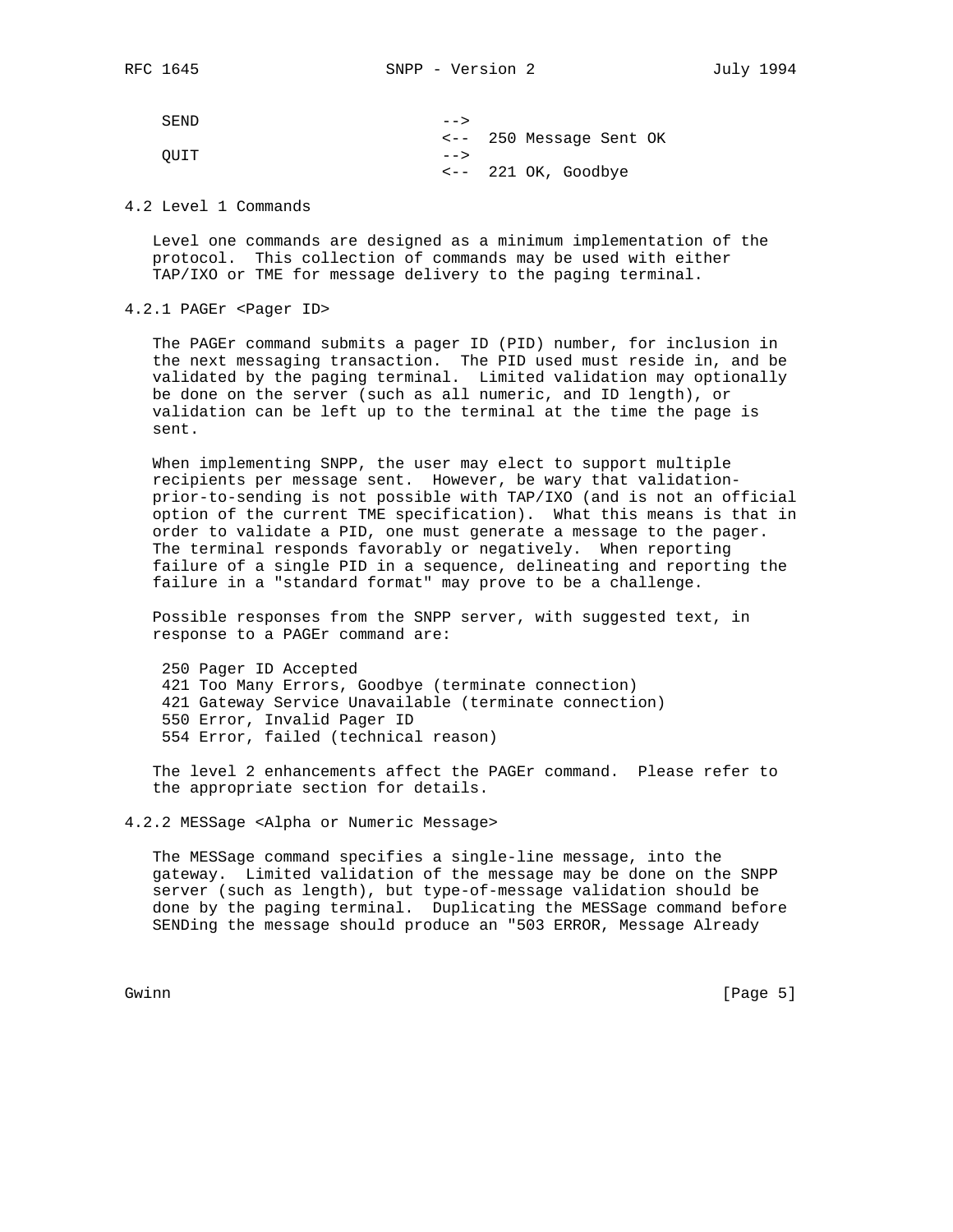Entered" message, and allow the user to continue.

 Possible responses from the SNPP server, with suggested text, in response to a MESSage command are:

 250 Message OK 421 Too Many Errors, Goodbye (terminate connection) 421 Gateway Service Unavailable (terminate connection) 503 ERROR, Message Already Entered 550 ERROR, Invalid Message 554 Error, failed (technical reason)

4.2.3 RESEt

 The RESEt command clears already entered information from the server session, resetting it to the state of a freshly opened connection. This is provided, primarily, as a means to reset accidentally entered information during a manual session.

 Possible responses from the SNPP server, with suggested text, in response to a RESEt command are:

 250 RESET OK 421 Too Many Errors, Goodbye (terminate connection 421 Gateway Service Unavailable (terminate connection)

4.2.4 SEND

 The SEND command finalizes the current message transaction, and processes the page to the paging terminal. Prior to processing, the PAGEr and MESSage fields (or message DATA when using the level two option) should be checked for the existence of information. Should one of these required fields be missing, the server should respond "503 Error, Incomplete Information" and allow the user to continue. Assuming that the information is complete, the SNPP server should format and send the page to the paging terminal, and await a response.

 Possible responses from the SNPP server, with suggested text, in response to a SEND command are:

 250 Message Sent Successfully 421 Too Many Errors, Goodbye (terminate connection) 421 Gateway Service Unavailable (terminate connection) 503 Error, Pager ID or Message Incomplete 554 Message Failed [non-administrative reason]

Gwinn [Page 6]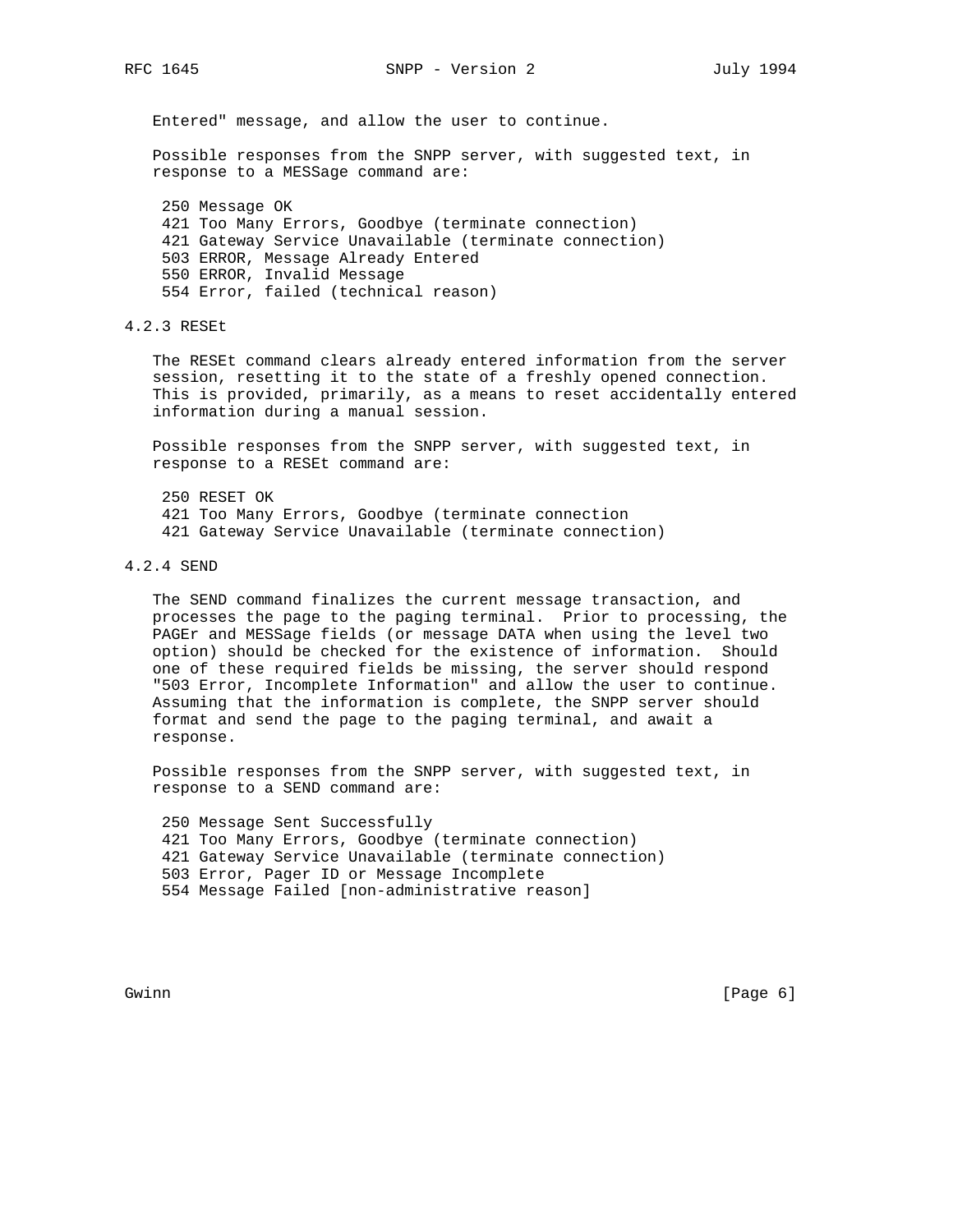Or, in the case of an illegal or non-existent pager ID, or some other administrative reason for rejecting the page, the server should respond:

550 Failed, Illegal Pager ID (or other explanation)

 After processing a SEND command, the server should remain online to allow the client to submit another transaction.

4.2.5 QUIT

 The QUIT command terminates the current session. The server should simply respond:

221 OK, Goodbye"

and close the connection.

4.2.6 HELP (optional)

 The optional HELP command displays a screen of information about commands that are valid on the SNPP server. This is primarily to assist manual users of the gateway. Each line of the HELP screen (responses) are preceded by a code "214". At the end of the HELP sequence, a "250" series message is issued.

 Possible responses from the SNPP server, with suggested text, in response to a HELP command are:

 214 [Help Text] (repeated for each line of information) 250 End of Help Information 421 Too Many Errors, Goodbye (terminate connection) 421 Gateway Service Unavailable (terminate connection) 500 Command Not Implemented

4.3 Level 2 - Minimum Extensions

 This section specifies minimum enhancements to the SNPP protocol for added functionality.

4.3.1 DATA

 The DATA command is an alternate form of the MESSage command, allowing for multiple line delivery of a message to the paging terminal. This command's function is similar to the DATA command implemented in SMTP (Internet STD10, RFC821). The SNPP server should only allow one DATA or MESSage command to be issued prior to a SEND.

Gwinn [Page 7]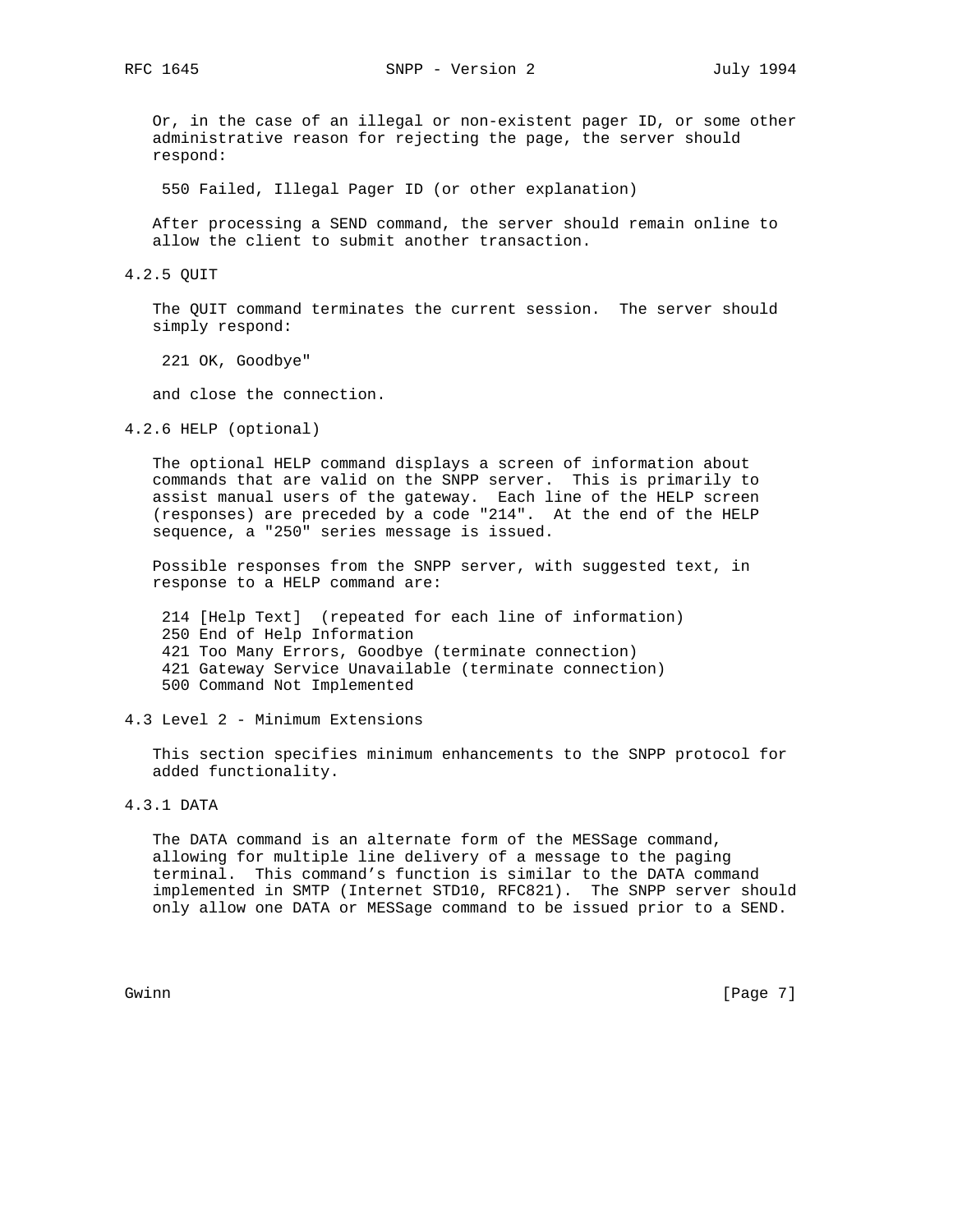Possible responses from the SNPP server, with suggested text, in response to a DATA command are:

 354 Begin Input; End with <CRLF>'.'<CRLF> 421 Too Many Errors, Goodbye (terminate connection) 421 Gateway Service Unavailable (terminate connection) 503 ERROR, Message Already Entered 500 Command Not Implemented 550 ERROR, failed (administrative reason) 554 ERROR, failed (technical reason)

 Upon receiving a "354" response, the client begins line input of the message to send to the pager. A single period ("."), in the first position of the line, terminates input. After input, the server may respond:

 250 Message OK 421 Too Many Errors, Goodbye (terminate connection) 421 Gateway Service Unavailable (terminate connection) 550 ERROR, Invalid Message (or administrative reason) 554 ERROR, Failed (technical reason)

4.4 Level 2 - Optional Extensions

 This section discusses enhancements to the SNPP protocol for more control over paging functions. These are primarily designed to mirror the added functionality built into the Telocator Message Entry (TME) protocol as specified in the TDP protocol suite. These functions may, optionally (as is being done by the author), be integrated into a paging terminal. There is no requirement to implement all of these functions. Requests for invalid functions should return a "500 Function Not Implemented" error.

 It is important to note that, at the time of this publication, the TME standard is still not finalized.

4.4.1 LOGIn <loginid> [password]

 This command allows for a session login ID to be specified. It is used to validate the person attempting to access the paging terminal. If no LOGIn command is issued, "anonymous" user status is assumed.

 Possible responses from the SNPP server, with suggested text, in response to a LOGIn command are:

 250 Login Accepted 421 Too Many Errors, Goodbye (terminate connection) 421 Gateway Service Unavailable (terminate connection)

Gwinn [Page 8]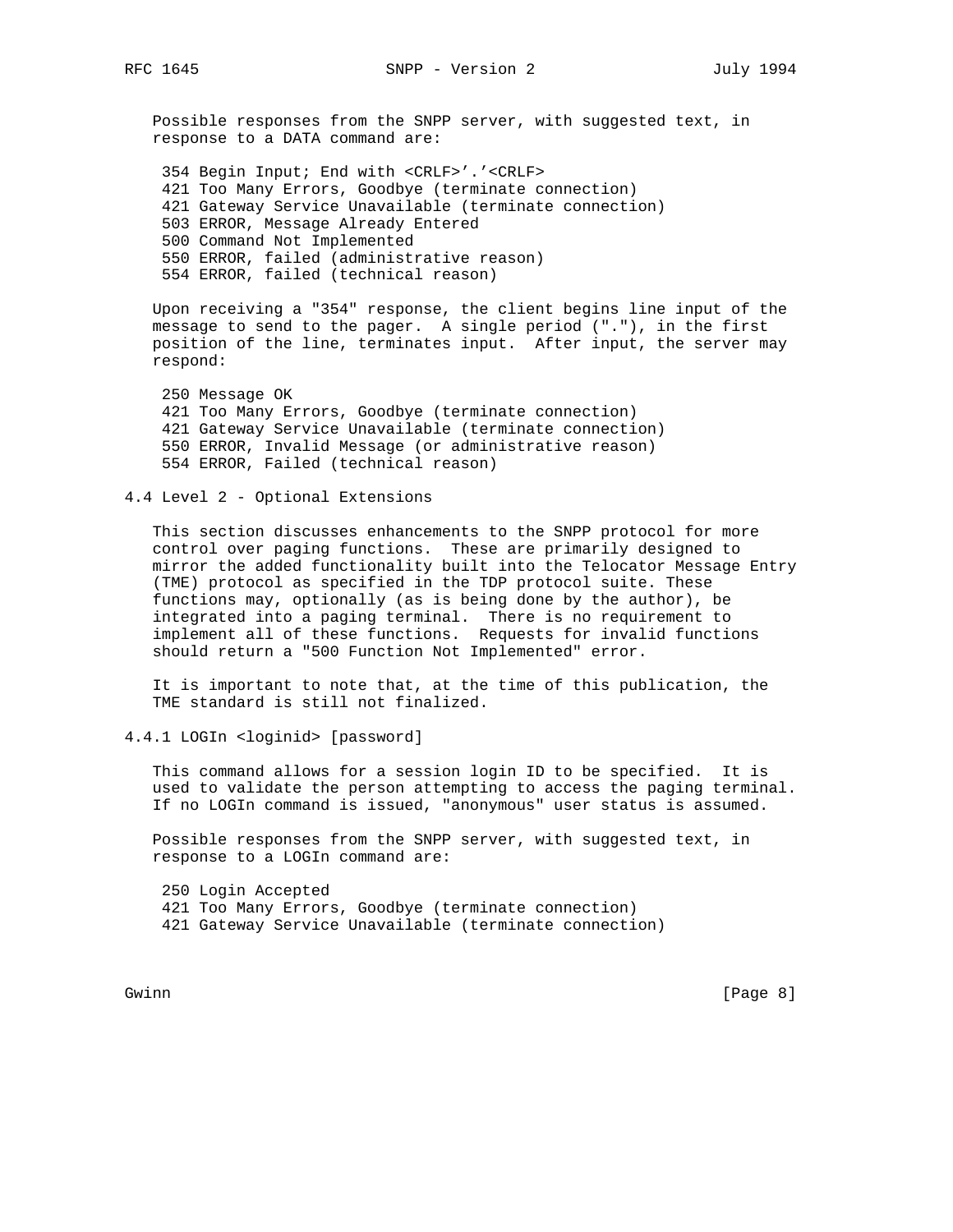421 Illegal Access Attempt 550 Error, Invalid LoginID or Password 554 Error, failed (technical reason)

4.4.2 PAGEr <PagerID> [Password/PIN]

 This PAGEr command is an enhancement to the level one specification. The primary difference is the ability to specify a password or PIN for validation or feature access.

 Before proceeding, it is important to understand the logical function of the PAGEr command with respect to the LEVEl, COVErage, HOLDtime, and ALERt commands (option parameters as described below). Each time a PAGEr command is issued, it should be thought of as the last step in a multiple step transaction.

 When the PAGEr command is processed, the pager ID (and password) is submitted to the paging terminal with LEVEl, COVErage, HOLDtime, and ALERt. If these parameters have not been altered, then their defaults are assumed for the transaction. After the next PAGEr command has been processed, these option parameters are reset their defaults. Using this type of "option-option- option-go" scheme, it is possible to specify a different priority level for "Jeff," and an alternate coverage area for "Kathy," while sending the same message to each.

 Possible responses from the SNPP server, with suggested text, in response to a PAGEr command are:

 250 Pager ID Accepted 421 Too Many Errors, Goodbye (terminate connection) 421 Gateway Service Unavailable (terminate connection) 550 Error, Invalid Pager ID or Password 554 Error, failed (technical reason)

4.4.3 LEVEl <ServiceLevel>

 The LEVEl function is used to specify an optional alternate level of service for the next PAGEr command. Ideally, "ServiceLevel" should be an integer between 0 and 11 inclusive. The TME protocol specifies ServiceLevel as follows:

- 0 Priority
- 1 Normal (default)
- 2 Five minutes
- 3 Fifteen minutes
- 4 One hour
- 5 Four hours

Gwinn [Page 9]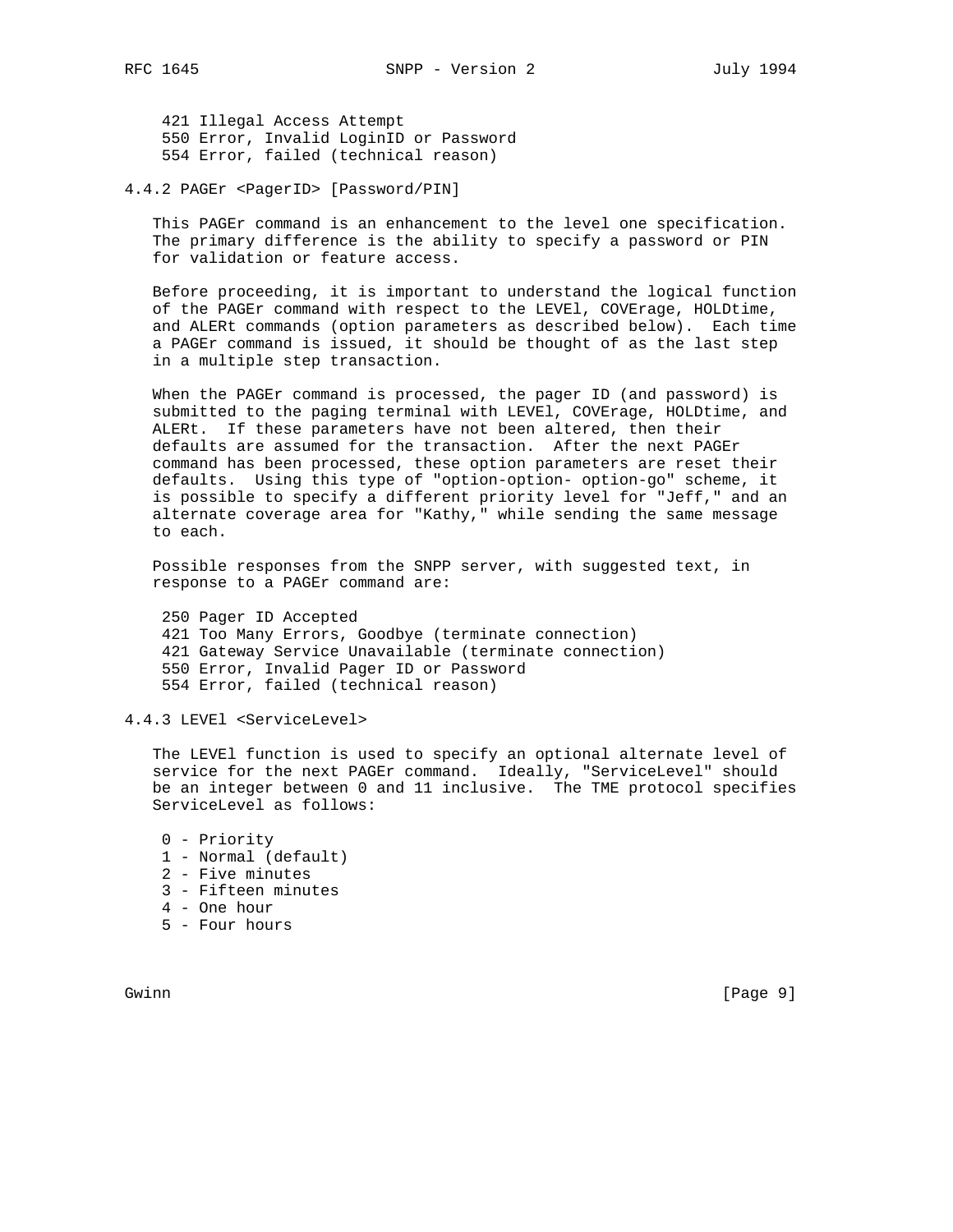6 - Twelve hours 7 - Twenty Four hours 8 - Carrier specific '1' 9 - Carrier specific '2' 10 - Carrier specific '3' 11 - Carrier specific '4'

 The choice on how to implement this feature, or to what level it should be implemented, should be optional and up to the discretion of the carrier.

 Possible responses from the SNPP server, with suggested text, in response to a LEVEl command are:

 250 OK, Alternate Service Level Accepted 421 Too Many Errors, Goodbye (terminate connection) 421 Gateway Service Unavailable (terminate connection) 500 Command Not Implemented 550 Error, Invalid Service Level Specified 554 Error, failed (technical reason)

4.4.4 ALERt <AlertOverride>

 The optional ALERt command may be used to override the default setting and specify whether or not to alert the subscriber upon receipt of a message. This option, like the previous command, alters the parameters submitted to the paging terminal using the PAGEr command. The TME protocol specifies AlertOverride as either 0- DoNotAlert, or 1-Alert.

 Possible responses from the SNPP server, with suggested text, in response to a ALERt command are:

 250 OK, Alert Override Accepted 421 Too Many Errors, Goodbye (terminate connection) 421 Gateway Service Unavailable (terminate connection) 500 Command Not Implemented 550 Error, Invalid Alert Parameter 554 Error, failed (technical reason)

4.4.5 COVErage <AlternateArea>

 The optional COVErage command is used to override the subscriber's default coverage area, and allow for the selection of an alternate region. This option, like the previous command, alters the parameters submitted to the paging terminal using the PAGEr command. AlternateArea is a designator for one of the following:

Gwinn [Page 10]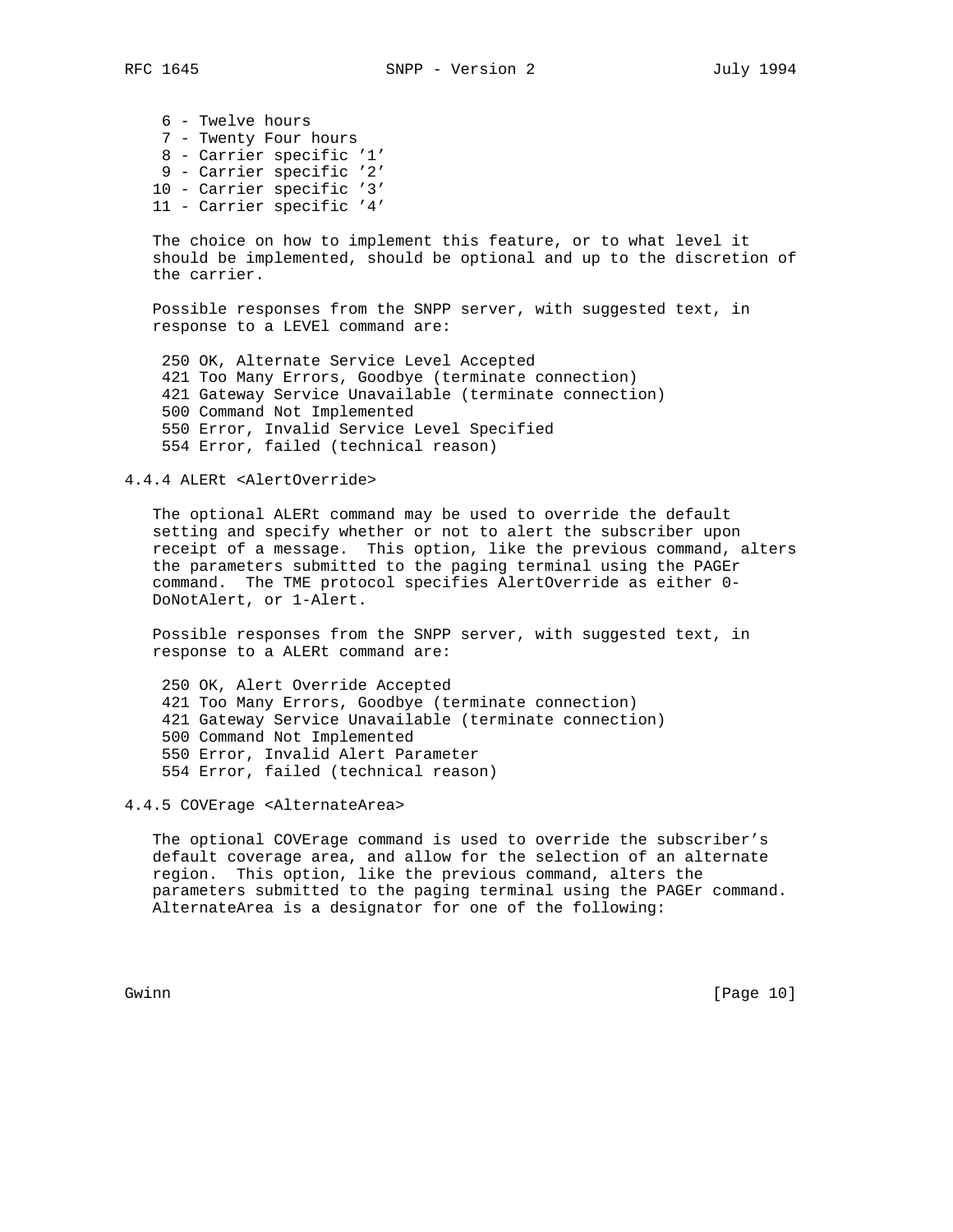- A subscriber-specific alternate coverage area

- A carrier-defined region available to subscribers

 As an example, Mary Ghoti is a subscriber having local service in Chicago, Illinois (Mary's region '1'). Her account has been set up in such a manner as to allow Mary's pager to be paged nationwide upon demand (Mary's region '2'). Specifying "COVErage 2" prior to issuing the appropriate "PAGEr" command allows the default Chicago area to be overridden, and Mary's pager to be messaged nationally for that transaction. It is assumed that the carrier providing Mary's service will keep track of how many pages have been sent to her pager in this manner, and will bill her accordingly.

 Possible responses from the SNPP server, with suggested text, in response to a COVErage command are:

 250 Alternate Coverage Selected 421 Too Many Errors, Goodbye (terminate connection) 421 Gateway Service Unavailable (terminate connection) 500 Command Not Implemented 550 Error, Invalid Alternate Region 554 Error, failed (technical reason)

4.4.6 HOLDuntil <YYMMDDHHMMSS> [+/-GMTdifference]

 The HOLDuntil command allows for the delayed delivery of a message, to a particular subscriber, until after the time specified. The time may be specified in local time (e.g. local to the paging terminal), or with an added parameter specifying offset from GMT (in other words, "-0600" specifies Eastern Standard Time). This option, like the previous command, alters the parameters submitted to the paging terminal using the PAGEr command.

 Possible responses from the SNPP server, with suggested text, in response to a HOLDuntil command are:

 250 Delayed Messaging Selected 421 Too Many Errors, Goodbye (terminate connection) 421 Gateway Service Unavailable (terminate connection) 500 Command Not Implemented 550 Error, Invalid Delivery Date/Time 554 Error, failed (technical reason)

4.4.7 CALLerid <CallerID>

 The CALLerid function is a message-oriented function (as opposed to the subscriber-oriented functions just described). This allows for the specification of the CallerIdentifier function as described in

Gwinn [Page 11]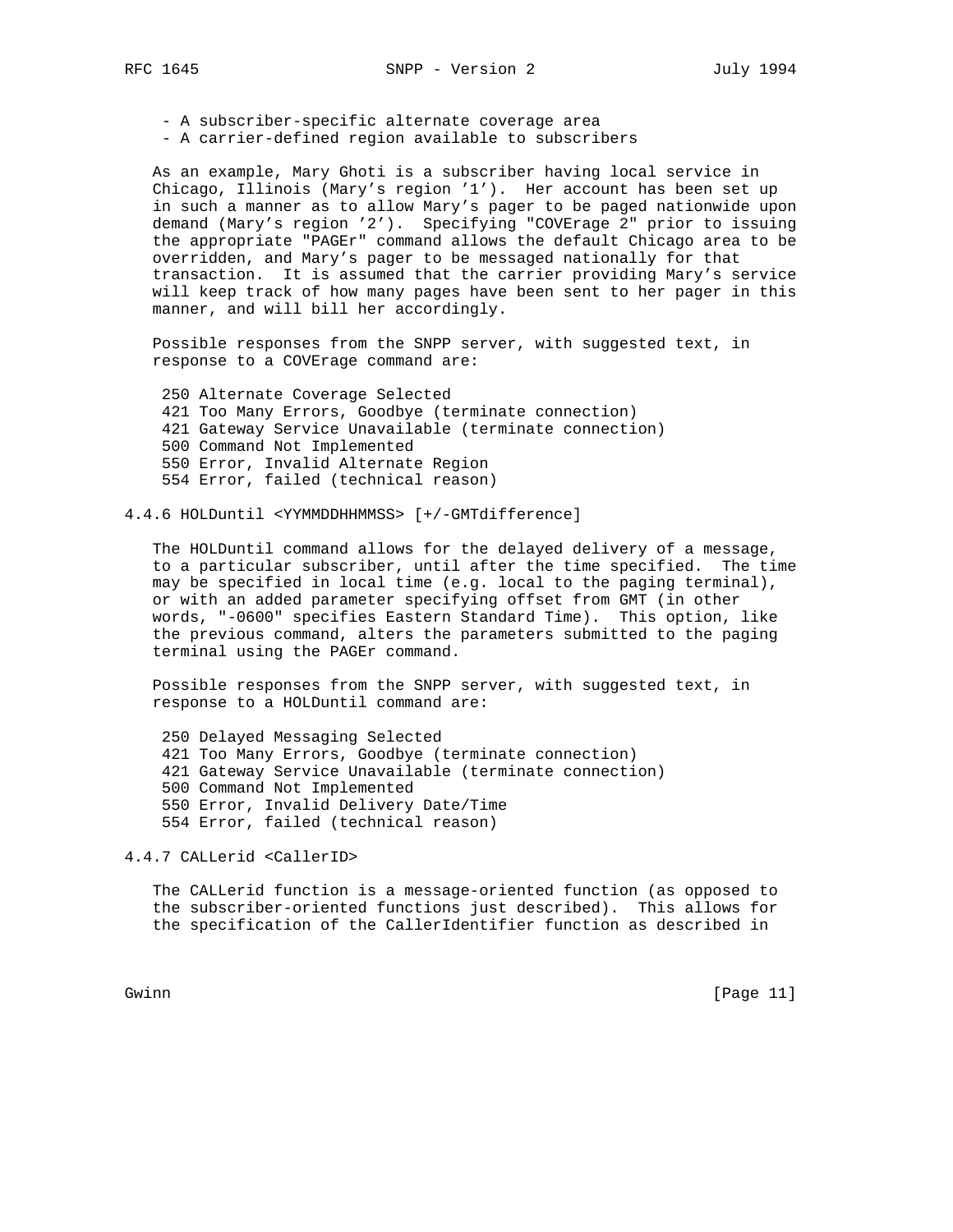TME. This parameter is optional, and is at the discretion of the carrier as to how it should be implemented or used.

 Possible responses from the SNPP server, with suggested text, in response to a CALLerid command are:

 250 Caller ID Accepted 421 Too Many Errors, Goodbye (terminate connection) 421 Gateway Service Unavailable (terminate connection) 500 Command Not Implemented 550 Error, Invalid Caller ID 554 Error, failed (technical reason)

#### 4.4.8 SUBJect <MessageSubject>

 The SUBJect function allows is a message-oriented function that allows the sender to specify a subject for the next message to be sent. This parameter is optional and is at the discretion of the carrier as to how it should be implemented or used.

 Possible responses from the SNPP server, with suggested text, in response to a SUBJect command are:

 250 Message Subject Accepted 421 Too Many Errors, Goodbye (terminate connection) 421 Gateway Service Unavailable (terminate connection) 500 Command Not Implemented 550 Error, Invalid Subject Option 554 Error, failed (technical reason)

#### 4.5 Illegal Commands

 Should the client issue an illegal command, the server may respond in one of the two following ways:

 421 Too Many Errors, Goodbye (terminate connection) 500 Command Not Implemented, Try Again

 The number of illegal commands allowed before terminating the connection should be at the discretion of the operator of the SNPP server. The only response that has not been discussed is:

421 SERVER DOWN, Goodbye

 This is used to refuse or terminate connections when the gateway is administratively down, or when there is some other technical or administrative problem with the paging terminal.

Gwinn [Page 12]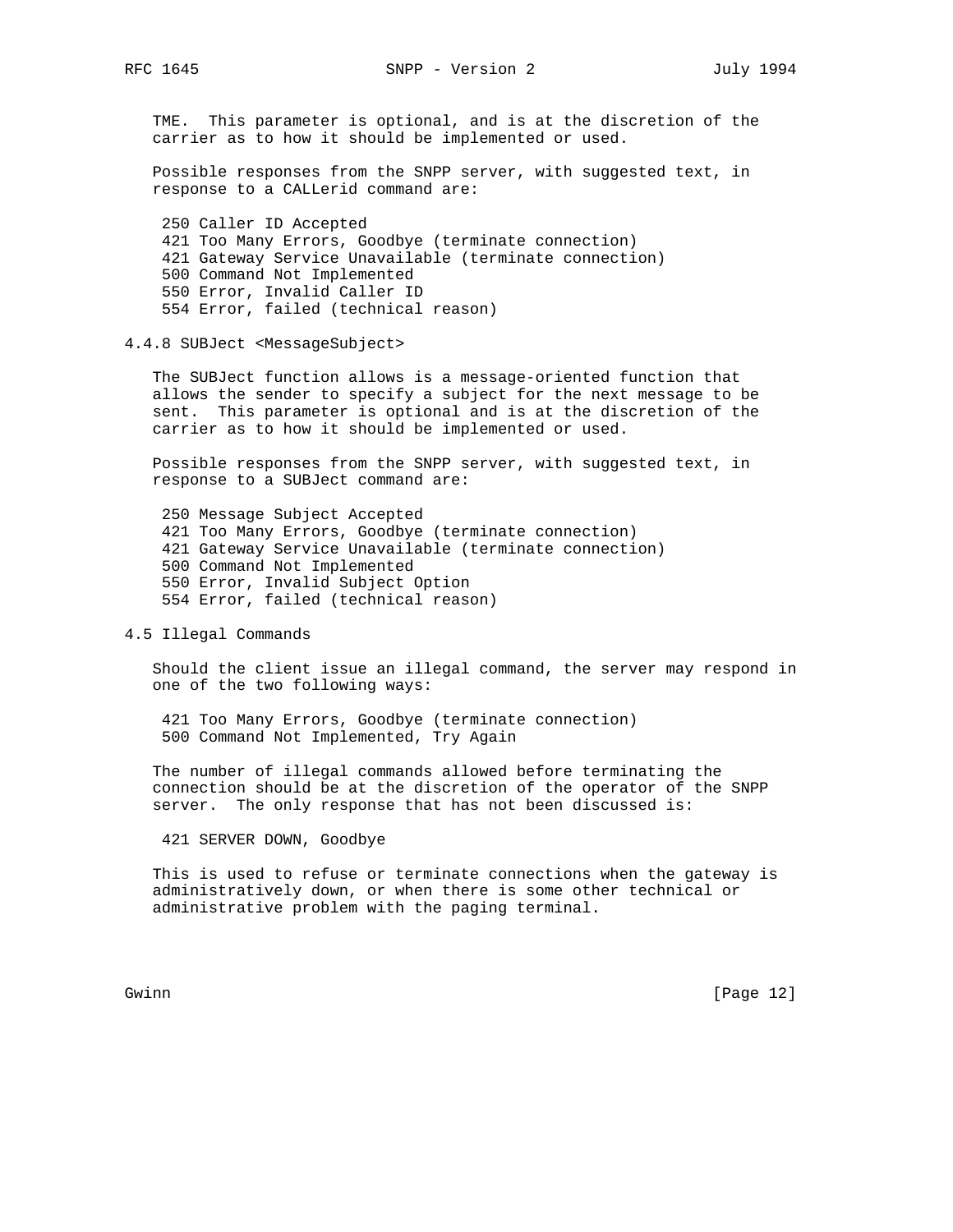# 4.6 Timeouts

 The SNPP server can, optionally, have an inactivity timeout implemented. At the expiration of the allotted time, the server responds "421 Timeout, Goodbye" and closes the connection.

4.7 Rigidity of Command Structure

 The commands from client to server should remain constant. However, since the first character of the response indicates success or failure, the text of the server responses could be altered to suit the tastes of the operator of the SNPP server. It is suggested that the response codes mirror SMTP response codes as closely as possible.

5. Revision History

 Originally, when proposed, the author employed POP2 style result/response codes. The Internet community suggested that this '+' and '-' style theory be altered to provide numeric response codes -- similar to those used in other services such as SMTP. The protocol has been altered to this specification from the first proposed draft.

 Administrative errors (Illegal Pager ID, for example) have been separated from technical errors (out-of-space on disk, for example). Administrative failures are generally preceded with a 550 series response, while technical failures bear a 554 series code.

 Level two enhancements to the protocol have been added in preparation for TME deployment.

 Error code "502 Command not implemented" was changed to a general "500 Command not recognized" failure result to closer follow SMTP.

6. Relationship to Other IETF Work

 The strategy of this specification, and many of its details, were reviewed by an IETF Working Group and three IESG members. They concluded that an approach using the existing email infrastructure was preferable, due in large measure to the very high costs of deploying a new protocol and the advantages of using the Internet's most widely-distributed applications protocol infrastructure. Most reviewers felt that no new protocol was needed at all because the special "deliver immediately or fail" requirements of SNPP could be accomplished by careful configuration of clients and servers. The experimental network printing protocol [4] was identified as an example of an existing infrastructure approach to an existing problem. Other reviewers believed that a case could be made for new

Gwinn [Page 13]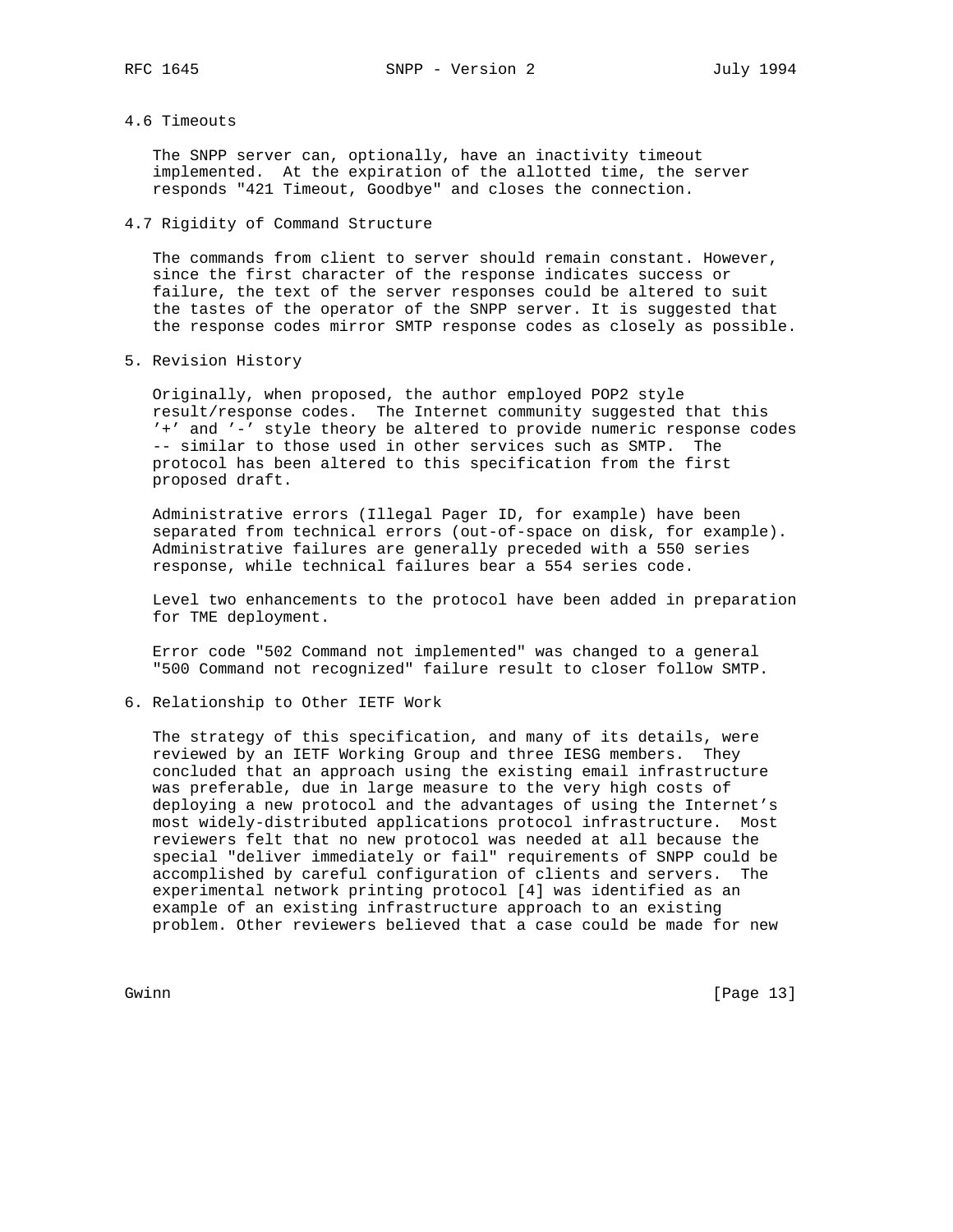protocol details to identify paging clients and servers to each other and negotiate details of the transactions, but that it would be sensible to handle those details as extensions to SMTP [1, 2] rather than deploying a new protocol structure.

 The author, while recognizing these positions, believes that there is merit in a separate protocol to isolate details of TAP/IXO and its evolving successors from users and, indeed, from mail-based approaches that might reach systems that would act as SMTP/MIME [3] to SNPP gateways. Such systems and gateways are, indeed, undergoing design and development concurrent with this work. See the section "Why not just use Email and SMTP?" for additional discussion of the author's view of the classical electronic email approach.

### 7. References

- [1] Postel, J., "Simple Mail Transfer Protocol", STD 10, RFC 821, USC/Information Sciences Institute, August 1982.
- [2] Klensin, J., Freed, N., Rose, M., Stefferud, E., and D. Crocker, "SMTP Service Extensions", United Nations University, Innosoft, Dover Beach Consulting, Inc., Network Management Associates, Inc., The Branch Office, RFC 1425, February 1993.
- [3] Borenstein, N., and N. Freed, "MIME (Multipurpose Internet Mail Extensions) Part One: Mechanisms for Specifying and Describing the Format of Internet Message Bodies", RFC 1521, Bellcore, Innosoft, September 1993.
- [4] Rose, M., and C. Malamud, "An Experiment in Remote Printing", RFC 1486, Dover Beach Consulting, Inc., Internet Multicasting Service, July 1993.